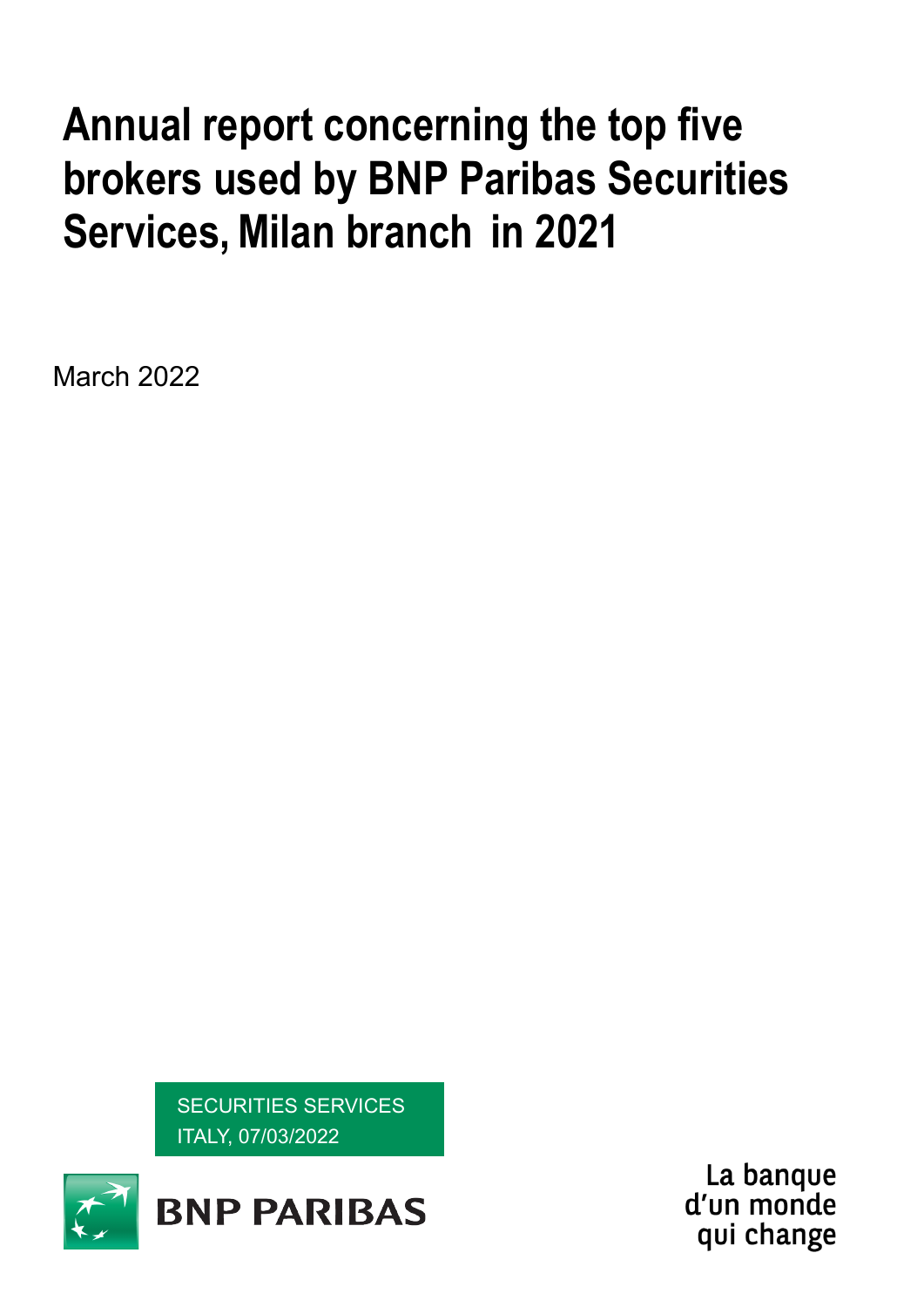## **Introduction**

In conjunction with the implementation of the directive 2014/65/UE of the European Parliament and Council dated May 15th 2014 regarding financial instruments' markets (MIFID II), entities belonging to BNP Paribas must publish once per year information related to the identity of execution platforms and to the execution quality.

To comply with its obligations, BNP Paribas Securities Services, in its quality of operator of services of « receipt and transfer of orders » (hereafter RTO), has the obligation to establish for each category of financial instruments (as defined in MIFID II), the ranking of the five first brokers in terms of volume of transactions through which client orders have been executed during the previous year as well as summary information on the execution quality obtained.

As specified by the regulator, this report is produced on a « Best Effort » basis and leans on the knowledge of BNP Paribas Securities Services concerning year 2021.

This report is available on BNP Paribas Securities Services' website [\(https://securities.cib.bnpparibas/regulatory-disclosures-publications/markets-in-financial](https://securities.cib.bnpparibas/regulatory-disclosures-publications/markets-in-financial-instrument-directive-ii-mifid-ii/)[instrument-directive-ii-mifid-ii/\)](https://securities.cib.bnpparibas/regulatory-disclosures-publications/markets-in-financial-instrument-directive-ii-mifid-ii/).

## **1. Field of application of the execution quality report**

## **1.1 Scope of activity**

This report applies to the activities of BNP Paribas Securities Services concerning:

- Corporate Trust Services (Milan) related to RTO for retail clients
- Clearing, Custody and Settlement (Milan) related to professional clients.

## **1.2 Financial instrument categories**

In 2018, in the framework of its activities, BNP Paribas Securities Services was led to operate on the following categories of financial instruments:

**Financial instruments as defined by MIFID II** 

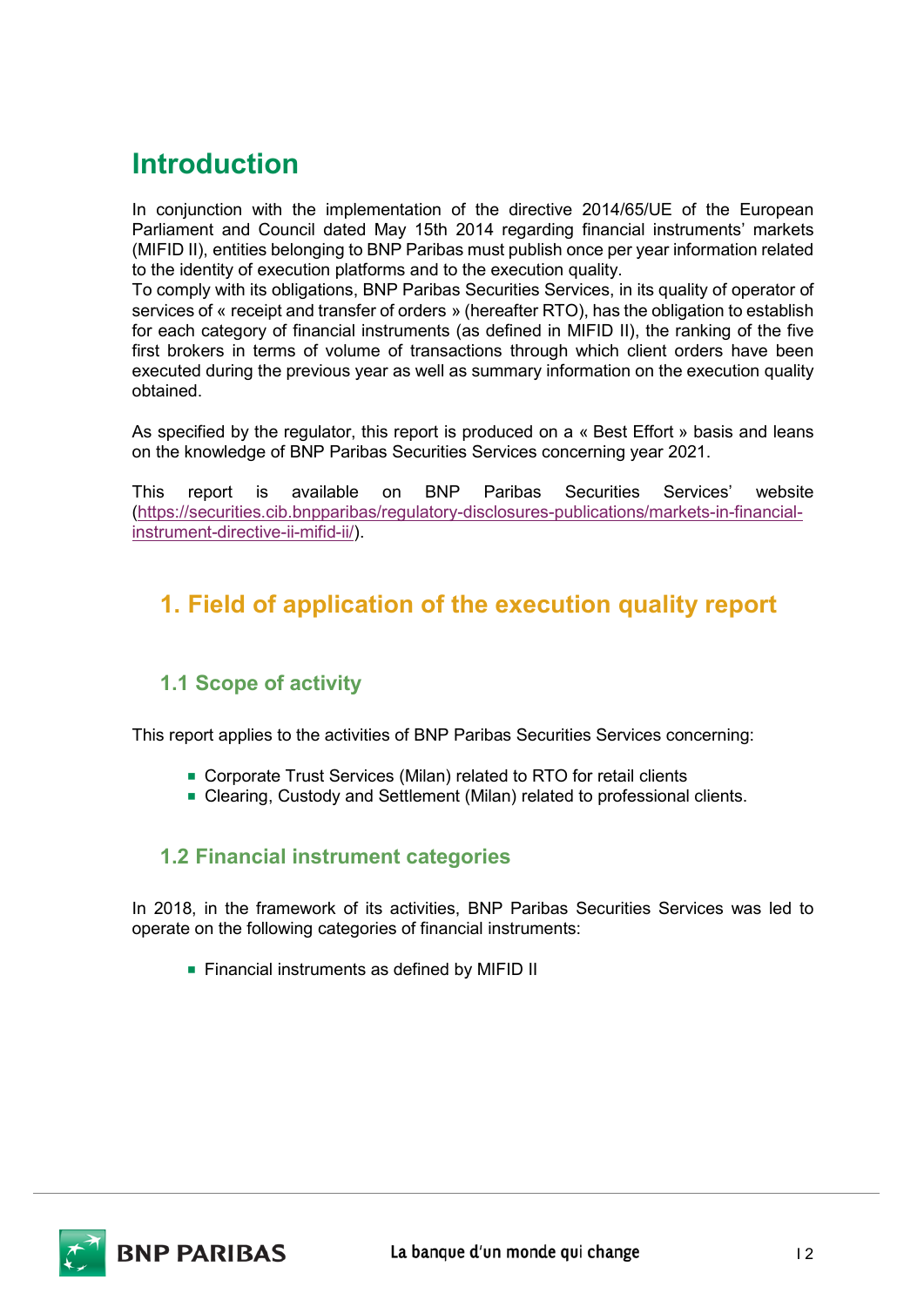## **1.3 Client types**

Orders transiting through BNP Paribas Securities Services come from retail and professional clients.

Please note that in 2021, a high volume of activity is processed by the broker Equita Sim in accordance with our « Best Selection » policy.

### **1.4 Identity of the top five brokers**

In appendix 1 the identity of the top five brokers is revealed in terms of trading volumes on which they have executed client orders by client type and this for each financial instrument liquidity level.

## **2. Information concerning the execution quality**

BNP Paribas Securities Services does not directly execute orders on the market but transfers them to brokers. Therefore, a « Best selection » policy has been defined and its objective is to cover the terms of the selection of its intermediaries.

Thereby, when transmitting orders, BNP Paribas Securities Services ensures that the selected intermediary is bound by an obligation of « Best execution »:

- **Either because the intermediary is an entity itself subject to such an obligation** and has agreed to consider BNP Paribas Securities as its client, professional or non-professional
- Or because the intermediary legally committed to comply totally or partially with the « Best execution » requirements.

Intermediaries thus selected shall enable BNP Paribas Securities Services to comply with the obligation to obtain the best possible result for its clients.

## **2.1 Qualitative criteria of selection**

Qualitative criteria specified below are a pre-requisite for BNP Paribas Securities Services in selecting its intermediaries:

- **Experience**
- Reputation
- **Financial solvency**

## **2.2 Execution criteria**

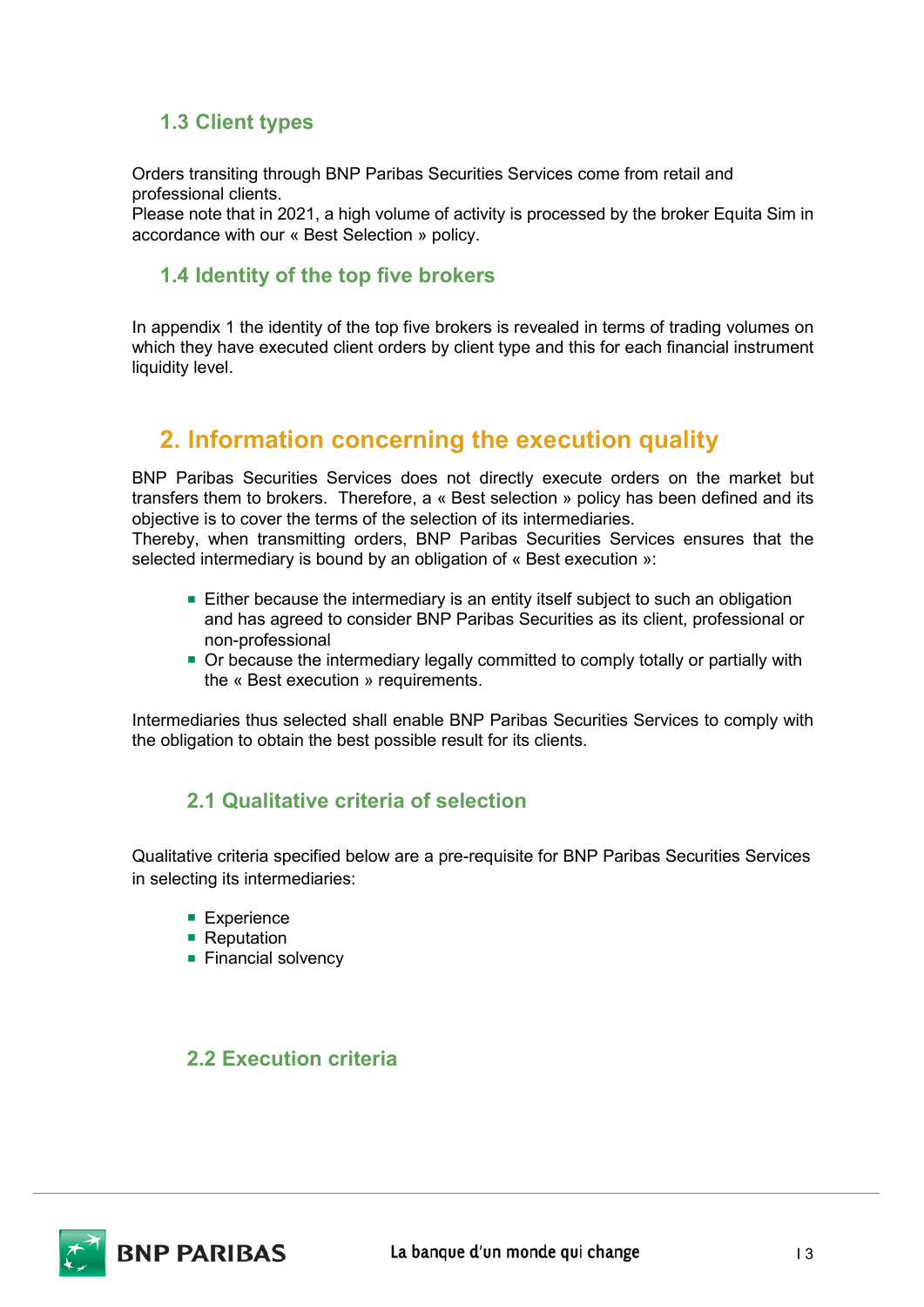The intermediaries that meet the qualitative criteria must also be able to implement execution criteria which are listed below. Indeed, BNP Paribas Securities Services considers that, with respect to the scope of the activities concerned (client characteristics, financial instruments and orders executed), these criteria enable it to obtain the best possible result for its clients.

Criteria in decreasing level of importance are:

- Global cost
- Speed and execution reliability
- **Probability of execution and settlement**
- Size and volume
- Type of order and any other matter regarding the execution of orders.

## **2.3 Execution platforms**

Intermediaries provide the list of the different execution locations that they will have themselves selected, in order to ensure that they do not deprive themselves of the global offer available and to be always in position to obtain, from its intermediaries the best possible result for its clients.

It should be noted that BNP Paribas Securities Services is not closely linked to the execution platforms used. It is does not have a conflict of interest with the latter and does not hold a participation. BNP Paribas Securities Services has not concluded any particular agreement with the execution platforms used by the intermediaries, nor discount, rebate or nonmonetary benefit.

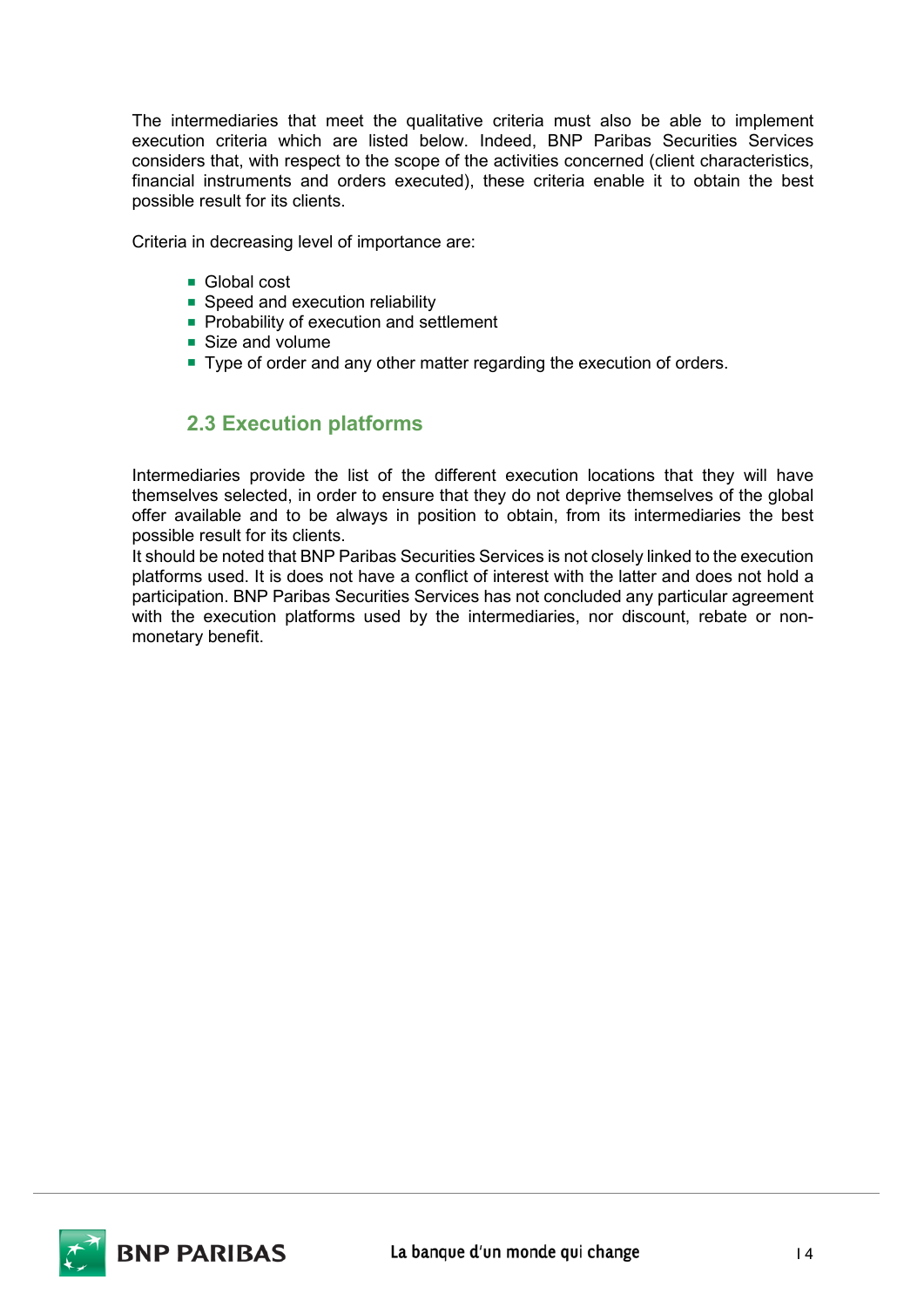### Appendix 1 - Identity of the five first brokers per client type

■ Non-professional clients

| <b>Retail clients</b>                                                                 | 2021                                                                         |                                                                               |                                 |                                       |                                |
|---------------------------------------------------------------------------------------|------------------------------------------------------------------------------|-------------------------------------------------------------------------------|---------------------------------|---------------------------------------|--------------------------------|
| Notification if < 1 average trade per<br>business day in the previous year            | N                                                                            |                                                                               |                                 |                                       |                                |
| <b>Class of Instrument</b>                                                            | Equity - Tick size liquidity band 1 and 2                                    |                                                                               |                                 |                                       |                                |
| Top five Investment firms ranked in terms of<br>trading volumes<br>(descending order) | Proportion of<br>volumes traded as a<br>percentage of total in<br>that class | <b>Proportion of orders</b><br>traded as percentage<br>of total in that class | Percentage of<br>passive orders | Percentage of<br>aggressive<br>orders | Percentage of<br>direct orders |
| <b>Equita SIM</b><br>(815600E3E9BFBC8FAA85)                                           | 100%                                                                         | 100%                                                                          | 23.45%                          | 76.55%                                |                                |
| <b>Banca Akros</b><br>(549300GRXFI7D6PNEA68)                                          | $0.00\%$                                                                     | $0.00\%$                                                                      |                                 |                                       |                                |

| <b>Retail clients</b>                                                                 | 2021                                                                         |                                                                               |                                 |                                       |                                |
|---------------------------------------------------------------------------------------|------------------------------------------------------------------------------|-------------------------------------------------------------------------------|---------------------------------|---------------------------------------|--------------------------------|
| Notification if < 1 average trade per<br>business day in the previous year            | N                                                                            |                                                                               |                                 |                                       |                                |
| <b>Class of Instrument</b>                                                            | <b>Equity - Tick size liquidity band 3 and 4</b>                             |                                                                               |                                 |                                       |                                |
| Top five Investment firms ranked in terms of<br>trading volumes<br>(descending order) | Proportion of<br>volumes traded as a<br>percentage of total in<br>that class | <b>Proportion of orders</b><br>traded as percentage<br>of total in that class | Percentage of<br>passive orders | Percentage of<br>aggressive<br>orders | Percentage of<br>direct orders |
| <b>Equita SIM</b><br>(815600E3E9BFBC8FAA85)                                           | 100%                                                                         | 100%                                                                          | 26.88%                          | 73.12%                                |                                |
| <b>Banca Akros</b><br>(549300GRXFI7D6PNEA68)                                          | $0.00\%$                                                                     | $0.00\%$                                                                      |                                 |                                       |                                |

| <b>Retail clients</b>                                                                 | 2021                                                                                |                                                                               |                                 |                                       |                                |
|---------------------------------------------------------------------------------------|-------------------------------------------------------------------------------------|-------------------------------------------------------------------------------|---------------------------------|---------------------------------------|--------------------------------|
| Notification if < 1 average trade per<br>business day in the previous year            | Ν                                                                                   |                                                                               |                                 |                                       |                                |
| <b>Class of Instrument</b>                                                            | Equity - Tick size liquidity band 5 and 6                                           |                                                                               |                                 |                                       |                                |
| Top five Investment firms ranked in terms of<br>trading volumes<br>(descending order) | <b>Proportion of</b><br>volumes traded as a<br>percentage of total in<br>that class | <b>Proportion of orders</b><br>traded as percentage<br>of total in that class | Percentage of<br>passive orders | Percentage of<br>aggressive<br>orders | Percentage of<br>direct orders |
| <b>Equita SIM</b><br>(815600E3E9BFBC8FAA85)                                           | 100%                                                                                | 100%                                                                          | 26.15%                          | 73.85%                                |                                |
| <b>Banca Akros</b><br>(549300GRXFI7D6PNEA68)                                          | $0.00\%$                                                                            | $0.00\%$                                                                      |                                 | -                                     |                                |